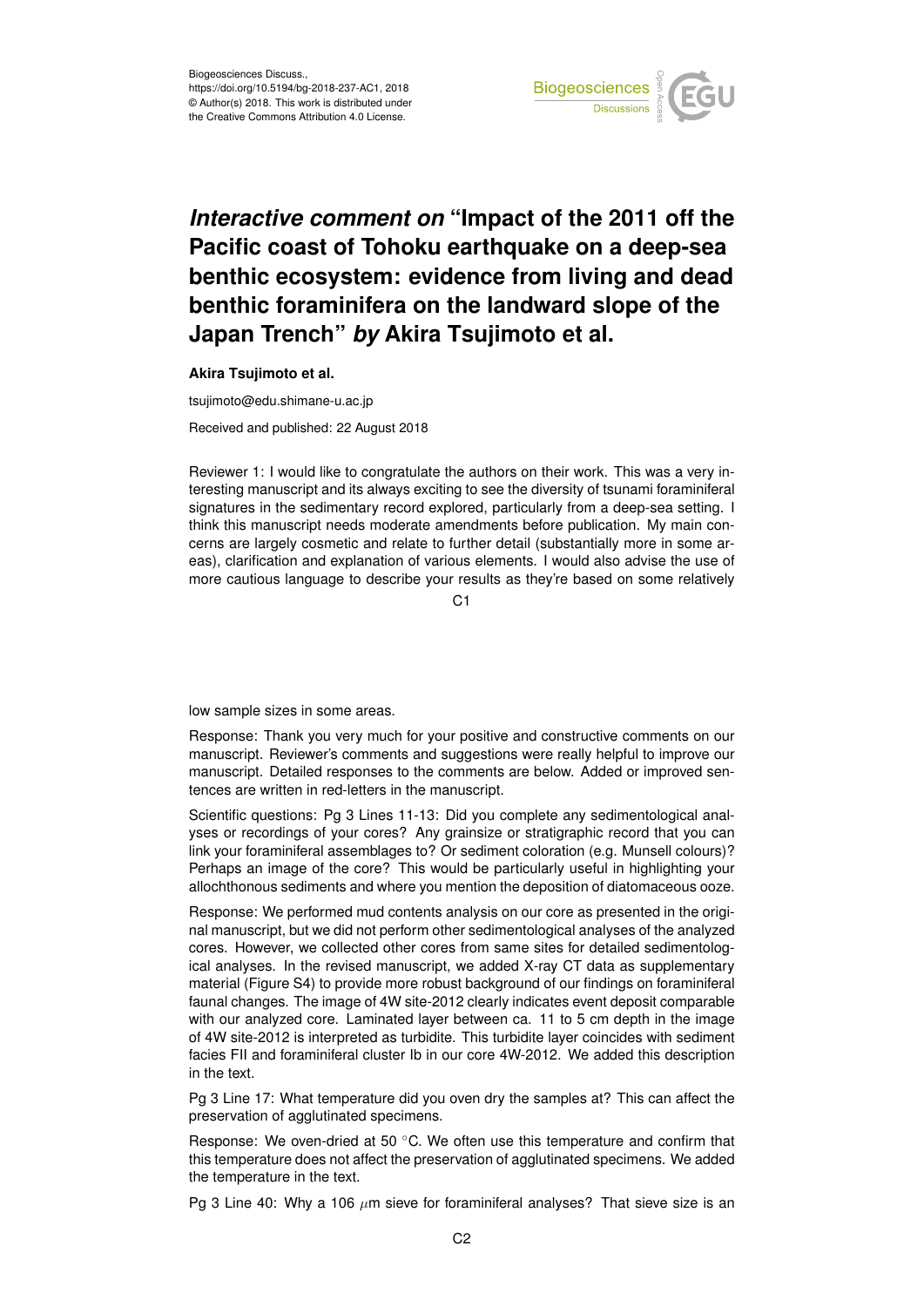usual gauge and you'd already sieved at 63  $\mu$ m which is standard. Given the depth of your samples (I've found them as small as 30  $\mu$ m from a nearby sample), a 106  $\mu$ m sieve would have caused the loss of many, small heterotrophic species.

Response: This size fraction follows our conventional procedure by Nomura (1995), Tsujimoto et al. (2013), and Takata et al. (2015), which studied deep sea benthic foraminifera. We added these references in the text. We aware that most ecological studies used either 63  $\mu$ m or 125  $\mu$ m sieves, and the differences in sieve size in our studies hampers direct comparison with such ecological or environmental monitoring studies. We noted these methodological limitations in our revised manuscript. However, even though there are such limitations if we try to compare with other studies, we believe that the temporal and spatial trends found in our study based on consistent taxonomical works and worth to publish with such notes.

Pg 4 Section 3.1: Could you explain the significance of measuring mud and water content stability/lack of stability?

Response: Mud content varies in accordance with the changes in depositional condition. Generally, mud content becomes low under high-energy condition such as turbidites, and water content varies in accordance with the changes in mud content and sediment compaction. Thus, Mud and water content in sediment core become indicators for sedimentary environment. We added this explanation in the text.

Pg 4 Section 3.3: Given the inherent difficulties in foram taxonomy and their potential benefit in being identified to species level in biogeographical studies, it would be good to have a plate of the identified species either as a figure or as a supplementary file/appendix to help future researchers.

Response: We will add SEM images of dominant and characteristic species as a supplementary file.

Pg 4 Section 3.3: How many species of foraminifera both live and total were identified?

C3

Response: Full faunal list was available in the supplementary Table S1, however, for better understandings for readers, we added number of specimens and number of species in Table S1.

Pg 5 Section 3.3: I would like to see a figure that illustrates the clustering discussed, particularly showing the sub-clustering of the two main assemblages. This can be either as a figure in the main manuscript or as a supplement/appendix. Given the low raw numbers in some sections of core I'm not sure such extensive subdivision is necessary, and I think their subdivision confuses the story you're trying to tell.

Response: We re-examined Q-mode cluster analysis based on the samples containing more than 50 individuals, and we added the result as a supplementary file (Figure S2). Although sub-cluster IIa was composed of one sample, the result of others did not change. The boundary of sub-cluster II-a and II-b correspond to the boundary of sediment facies, so we think sub-cluster is useful for discussion.

Pg 6, section 4.2: You link your foram assemblages to 3 sediment facies that you never explained in your results. What facies? You cannot discuss these without establishing them in the first place. Just saying they exist and marking them on a figure is not enough.

Response: We discussed 3 sediment facies based on radionuclides distribution in the last paragraph of section 4.1. Please see the text. We changed the name of sediment facies to FI, FII, and FIII in order to avoid confusion with foraminiferal cluster Ia, Ib, IIa, IIb, and IIc.

Pg 6, Line 14: Why would diatom blooms accelerate 134Cs deposition?

Response: Otosaka et al. (2014) studied time-series sinking particles from August 2011 to June 2013 at about 100 km east of the FNPP1. They reported that the production of diatoms and subsequent sinking of biogenic particles caused the increase in total mass flux of sinking particles from April to June. They concluded that adsorp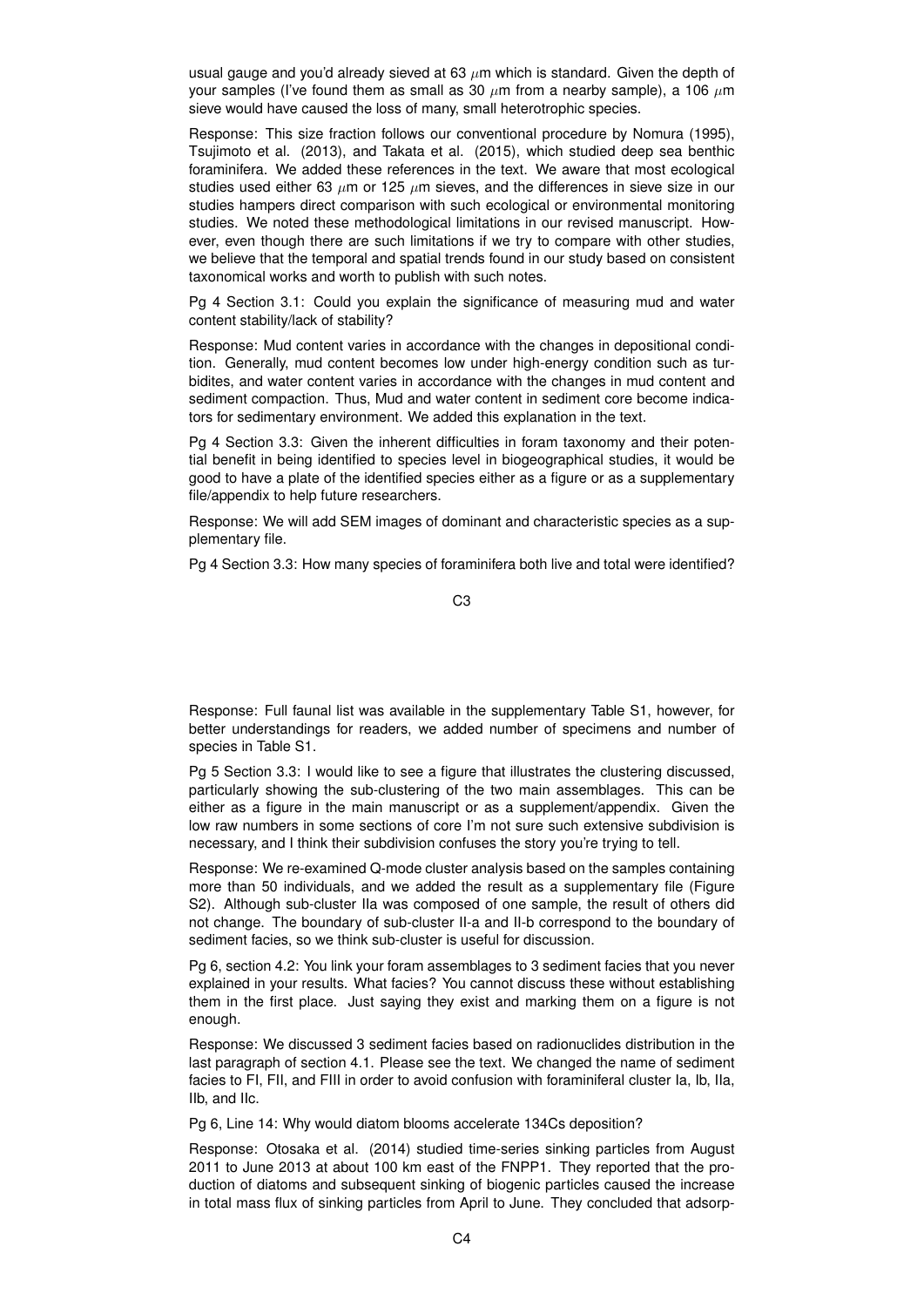tion or incorporation of radiocesium onto particles in the surface water and following rapid sinking of particles are considered as primary mechanisms of accumulation of radiocesium on the seafloor. We added these descriptions in the text with reference.

Pg 6, Lines 19-21: You talk about diatoms and radiolarians in your discussion but they're not mentioned in your methodology or results. How have you quantified them and their significance? Why would diatom blooms accelerate 134Cs deposition? Why mention the radiolarians?

Response: We observed the siliceous biogenic particles (diatoms and radiolarians) of the  $>106-\mu m$  fraction under stereoscopic microscope while picking benthic foraminifera. We added this explanation in methods. Although we performed only qualitative observation, the lower part of core 4W-2012 was rich in radiolarians and the upper part (above ca. 9 cm depth) is rich in diatoms. This observation, together with high TOC data added in the supplement, support the diatom bloom and its deposition after the earthquake. We added the photographs of the  $>106-\mu m$  fraction at representative depths (4.5-5.0 cm and 15.5-16.0 cm) as supplementary figure (Figure S5). Please also see above mentioned response about diatom blooms and 134Cs deposition.

Pg 7, Line 10: "High species diversity" is relative given your small sample size, actual diversity values would be clearer here.

Response: We recalculated diversity index based on the samples containing more than 50 individuals. We also determined the rarefaction diversity E (S100) (= the expected number of species in samples rarefied to 100 individuals) in addition to the Shannon Index (H) for total assemblage of core 4W-2012 (Fig. 8). We deleted the Shannon Index (H) for living and dead assemblages because of its small sample size. New diversity indices indicate relatively high species diversity in cluster Ib.

Pg 8, Section 5: Despite mentioning it in both your abstract and your conclusions nowhere do you report on your allochthonous foraminifera that are deposited between

 $C<sub>5</sub>$ 

your pre-earthquake and post-earthquake/opportunistic form assemblage. Or did you mean for your downslope transported foraminifera to be your allochthonous assemblage? In any case, it is not clear in your results/discussion.

Response: We discussed the possibility of reworking in section 4.2 by the appearance of Bolivina spissa, which is reported from shallower than a water depth of 2319 m in the Japan Trench area. We rephrased "allochthonous" in abstract and conclusions to "reworked".

Technical comments: The title's wording is very long, contains unnecessary detail for a title and is a bit awkward. I would recommend altering to something like "Impact of the 2011 Tohoku-oki Earthquake on the deep-sea benthos: evidence from foraminifera of the Japan Trench slope". Even "Deep-sea benthic foraminiferal evidence of the 2011 Tohoku-oki Earthquake impact on the Japan Trench" as you only really mention the significance of the downward slope location of your samples in one sentence.

Response: We changed title based on reviewer's suggestion as "Impact of the 2011 Tohoku-oki Earthquake on the deep-sea benthos: Evidence from foraminifera of the Japan Trench slope", and mentioned official earthquake name in the introduction

The English needs correction and tightening up. Many sentences are too long and should be subdivided and the grammar needs a lot of work.

Response: The original manuscript was edited by a native English speaker using a commercial service. We revised entire text in particular long sentences, and will have additional native English checks (probably by a different company) by an experienced editor whose first language is English and who is specialized in the editing of papers written by scientists whose native language is not English.

"The 2011 off the Pacific coast of Tohoku earthquake" is a very long-winded name for an even that is well-known and greatly established both in the media and in scientific literature. It should just be referred to as the "2011 Tohoku-oki earthquake".